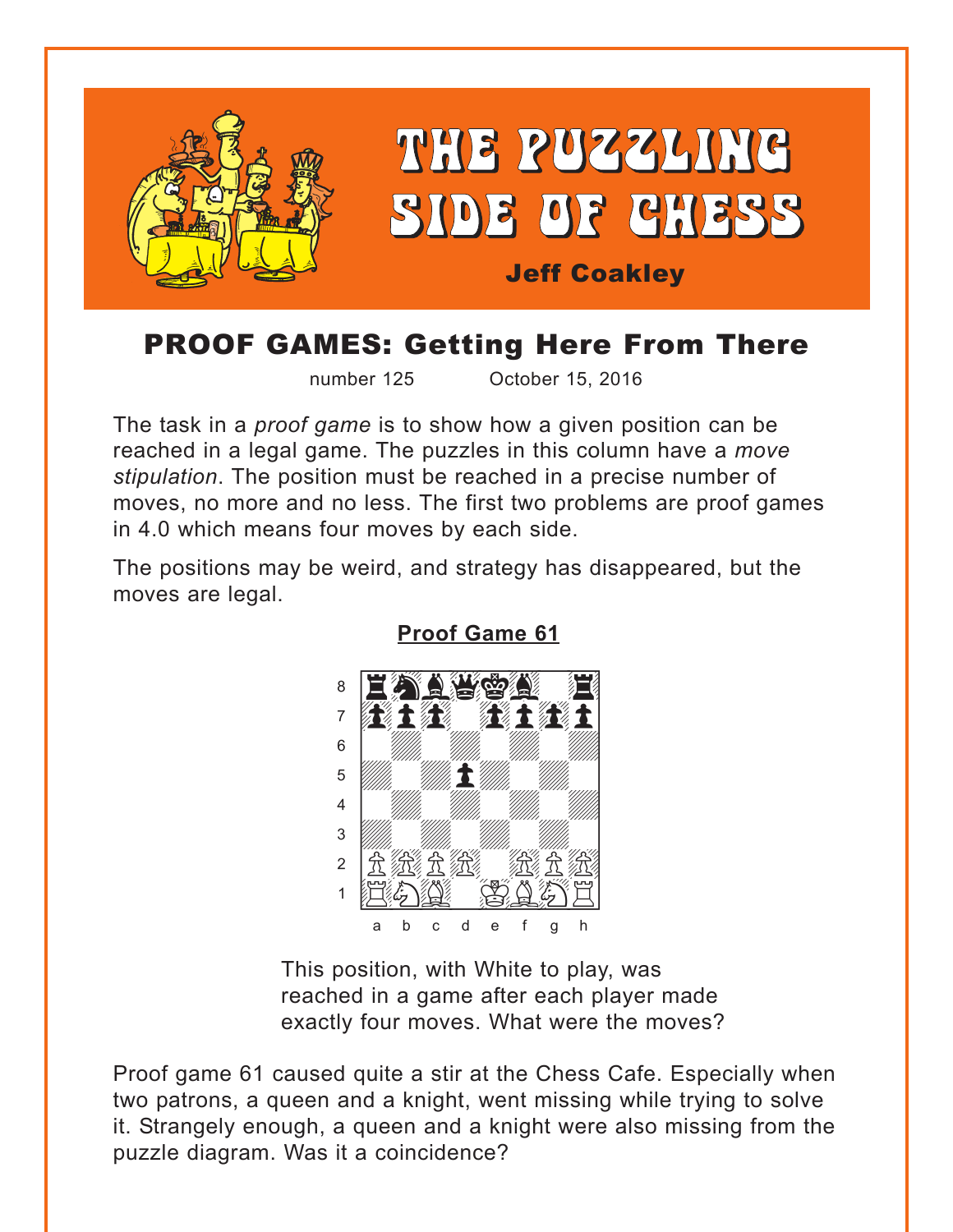<span id="page-1-0"></span>Maurice, headwaiter at the cafe, did not hesitate to call in his friend, master detective Harmonius Hound.



The hound strode in confidently and immediately took control of the situation. "Stand back, folks, please. Let's not contaminate the scene. One wrong step could wipe out an essential clue."

And so the folks stepped back, returning to their tables and another round of puzzles.



## Proof Game 62

This position was reached after Black's fourth turn. What were the moves?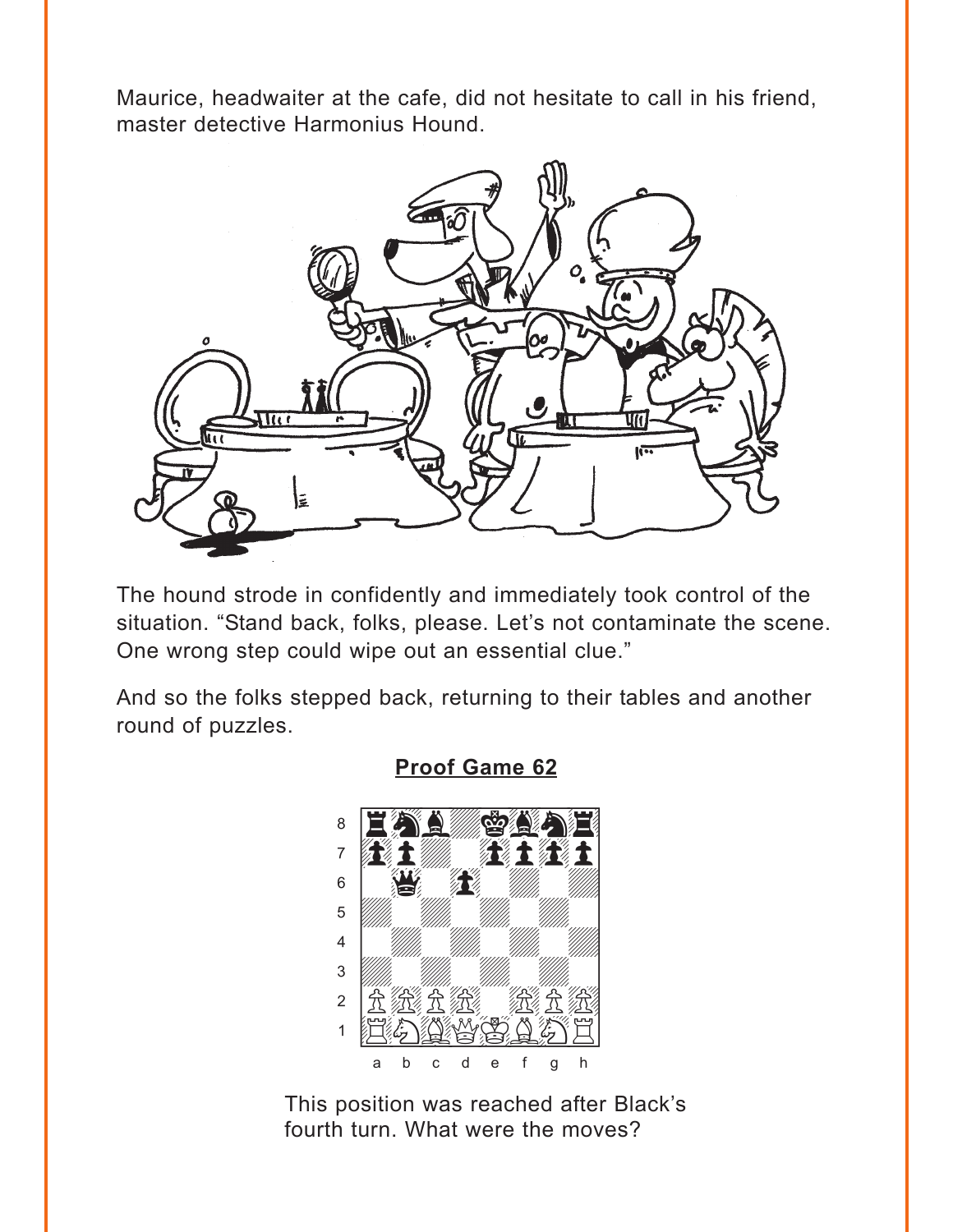<span id="page-2-0"></span>A synthetic game is similar to a proof game. But instead of finding the move sequence that leads to a given position, the task is to compose a game that ends with a particular move.



**Synthetic Game 27** 

Compose a game that ends with the move 5... Bf8#.

The next proof game is length 4.5. It shouldn't slow you down too much, once you eliminate the obvious.

**Longer Proof Game 26** (4.5 moves)



This position was reached after White's fifth turn. What were the moves?

The final problem is a daunting 6.5 moves. But don't let that deter you. There are features in the position which enhance its solvability. Specifically, all sixteen black pieces are on their starting squares. My name for this type of proof game is "knight marauder".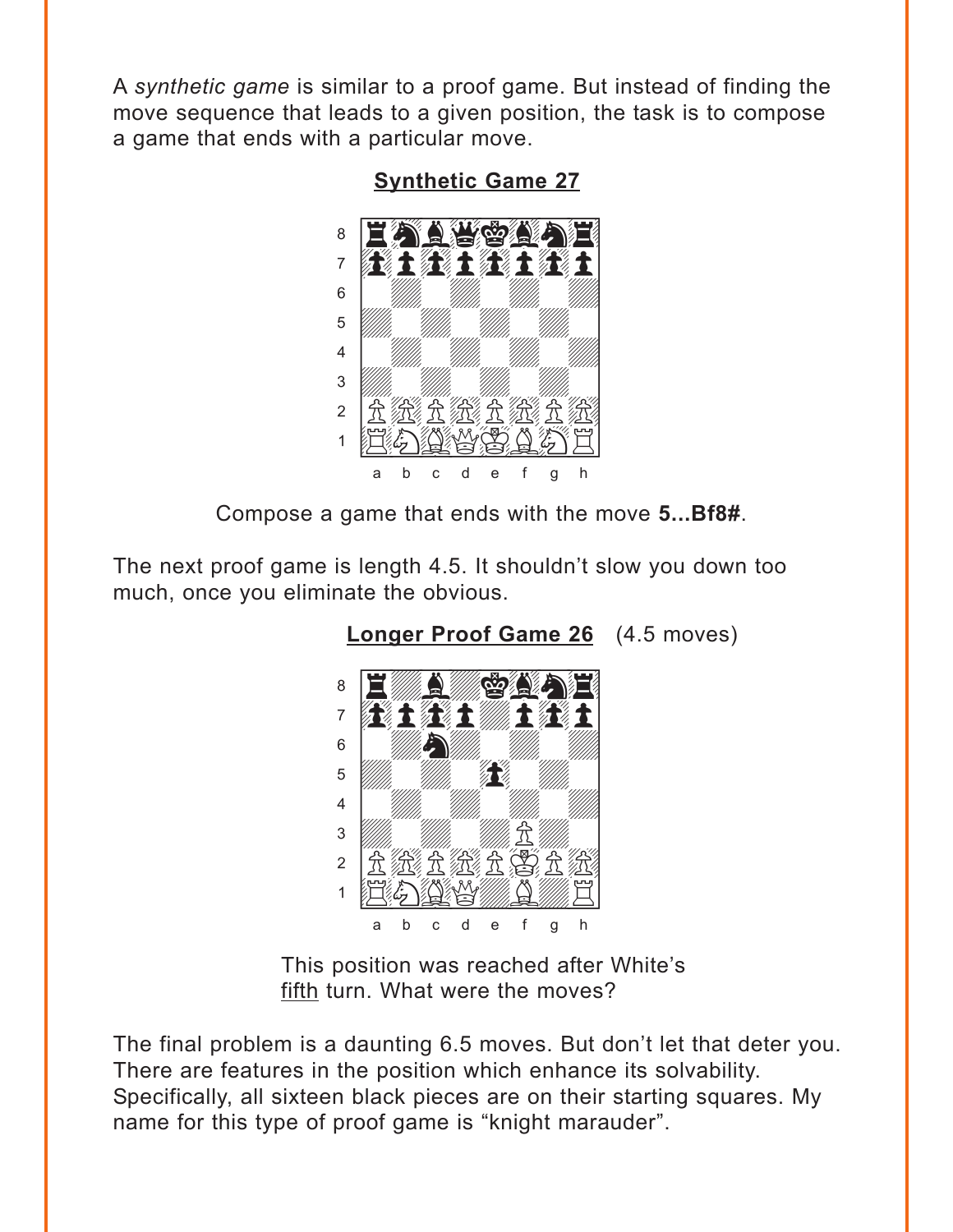<span id="page-3-0"></span>For a clue or two, see the text below the diagram and drawing.

Longer Proof Game 27 (6.5 moves)



This position was reached after White's seventh turn. What were the moves?



Spoiler. Black has necessarily made six knight moves. White is missing four pieces. The first and last moves by Black could not be captures. Therefore, every other move by Black must be a capture.

If you're wondering what happened with Harmonius Hound, he is just now on the verge of completing his investigation.

"Maurice, could I have another glass of lemonade? I think I figured this puzzle out."

"Sure thing, Harmonius. But what about my customers, the queen and knight?"

"Oh, I thought you knew. They're outside having a smoke. I saw them when I came in."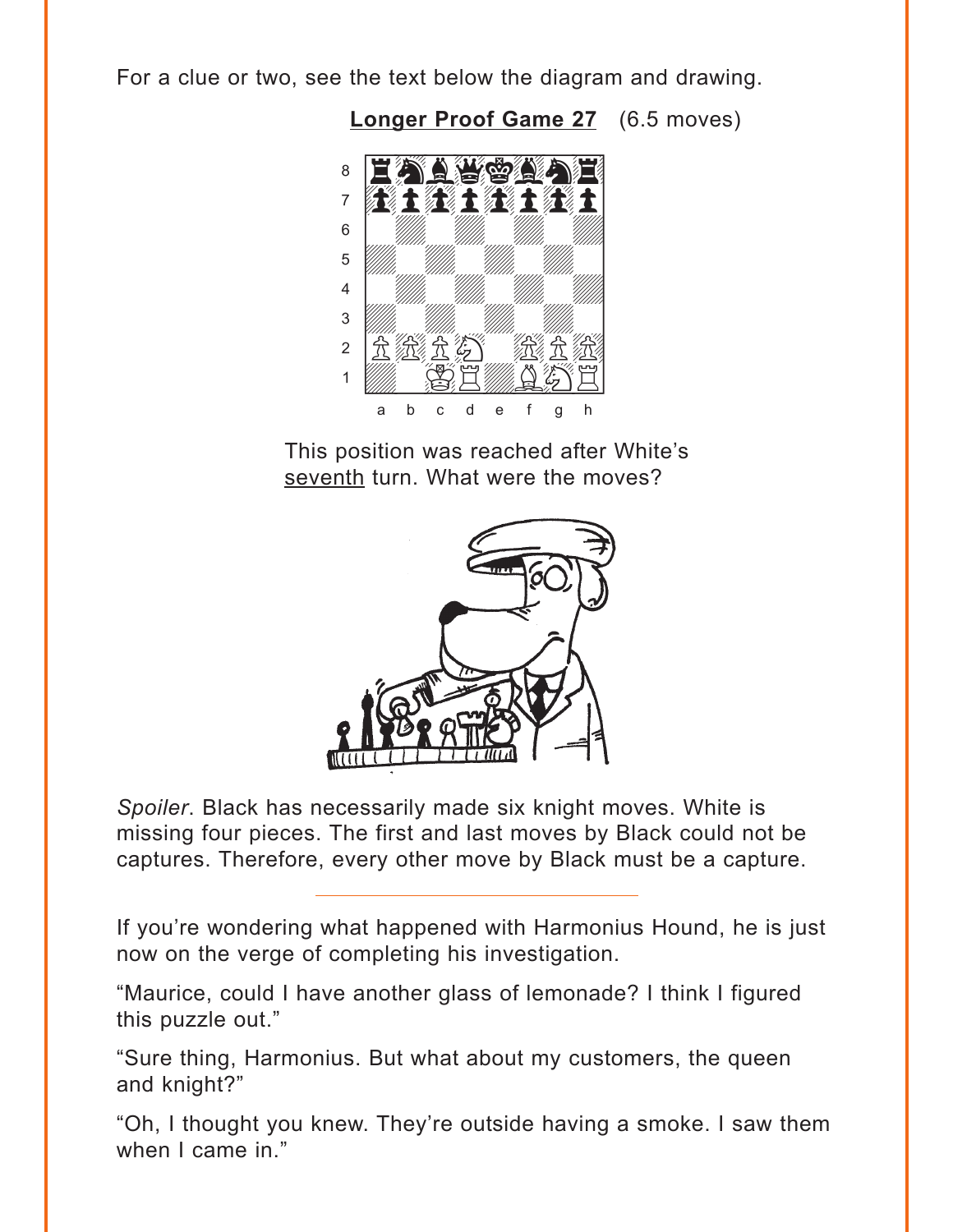## <span id="page-4-0"></span>**SOLUTIONS**

All problems by J. Coakley, *Puzzling Side of Chess* (2016).

**PDF hyperlinks.** You can advance to the solution of any puzzle by clicking on the underlined title above the diagram. To return to the puzzle, click on the title above the solution diagram.

*Archives***.** Other columns with similar problems can be found in the Puzzling Side archives.



**[Proof Game 61](#page-0-0)**

1.e4 Nf6 2.Qg4 Nd5 3.Qe6 dxe6 4.exd5 exd5

An unconventional black d-pawn.



**[Proof Game 62](#page-1-0)**

1.e3 d5 2.e4 Qd6 3.exd5 Qb6 4.d6 cxd6 Tempo moves by the black queen and white e-pawn.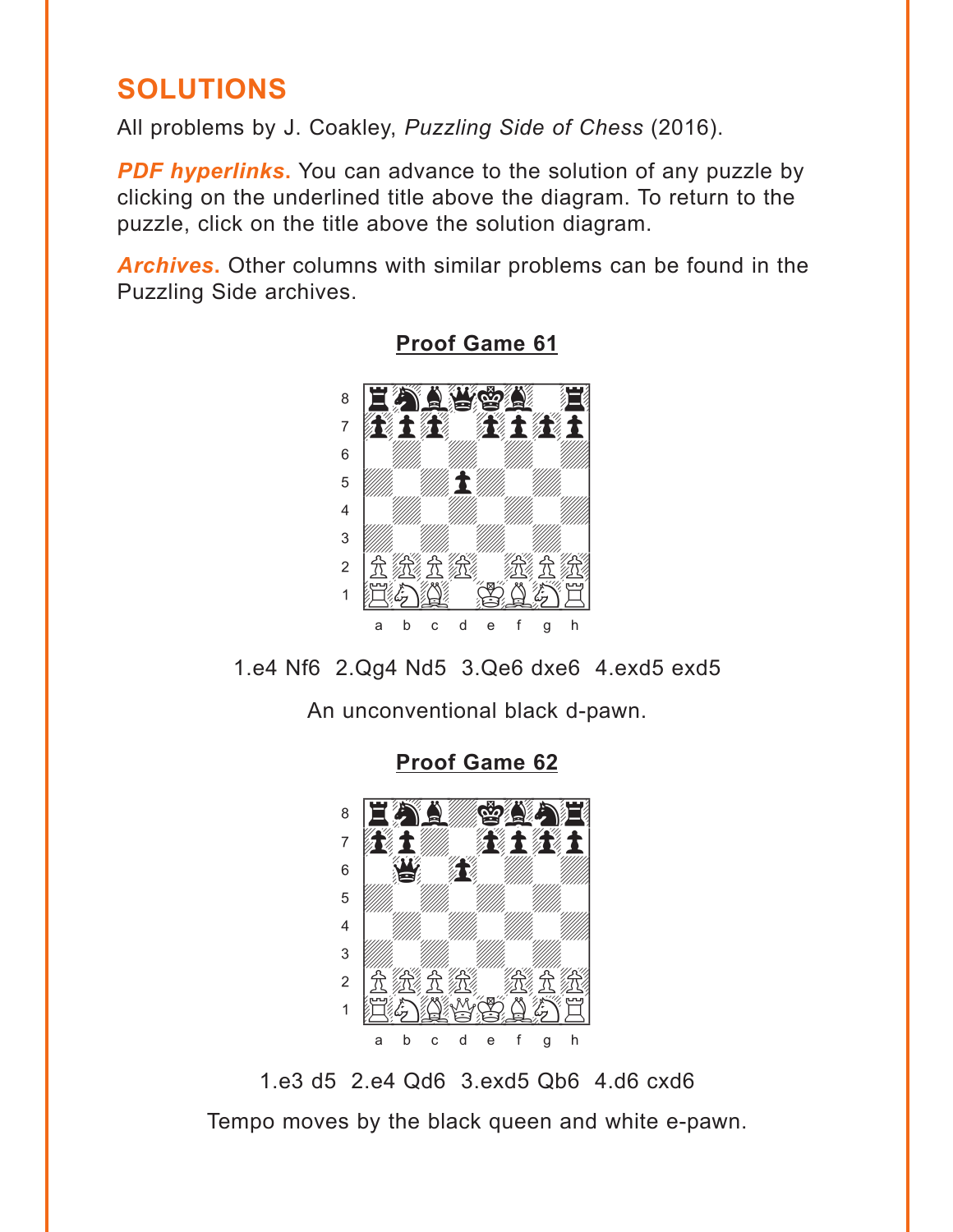<span id="page-5-0"></span>**[Synthetic Game 27](#page-2-0)**



1.d3 e5 2.b3 Bc5 3.Kd2 Qf6 4.Kc3 Qc6 5.Kc4 **Bf8#**

The moves can be played in different orders.



1.Nf3 e5 2.Nd4 Qf6 3.f3 Qc6 4.Nxc6 Nxc6 5.Kf2 Both captures on c6. None on f2.